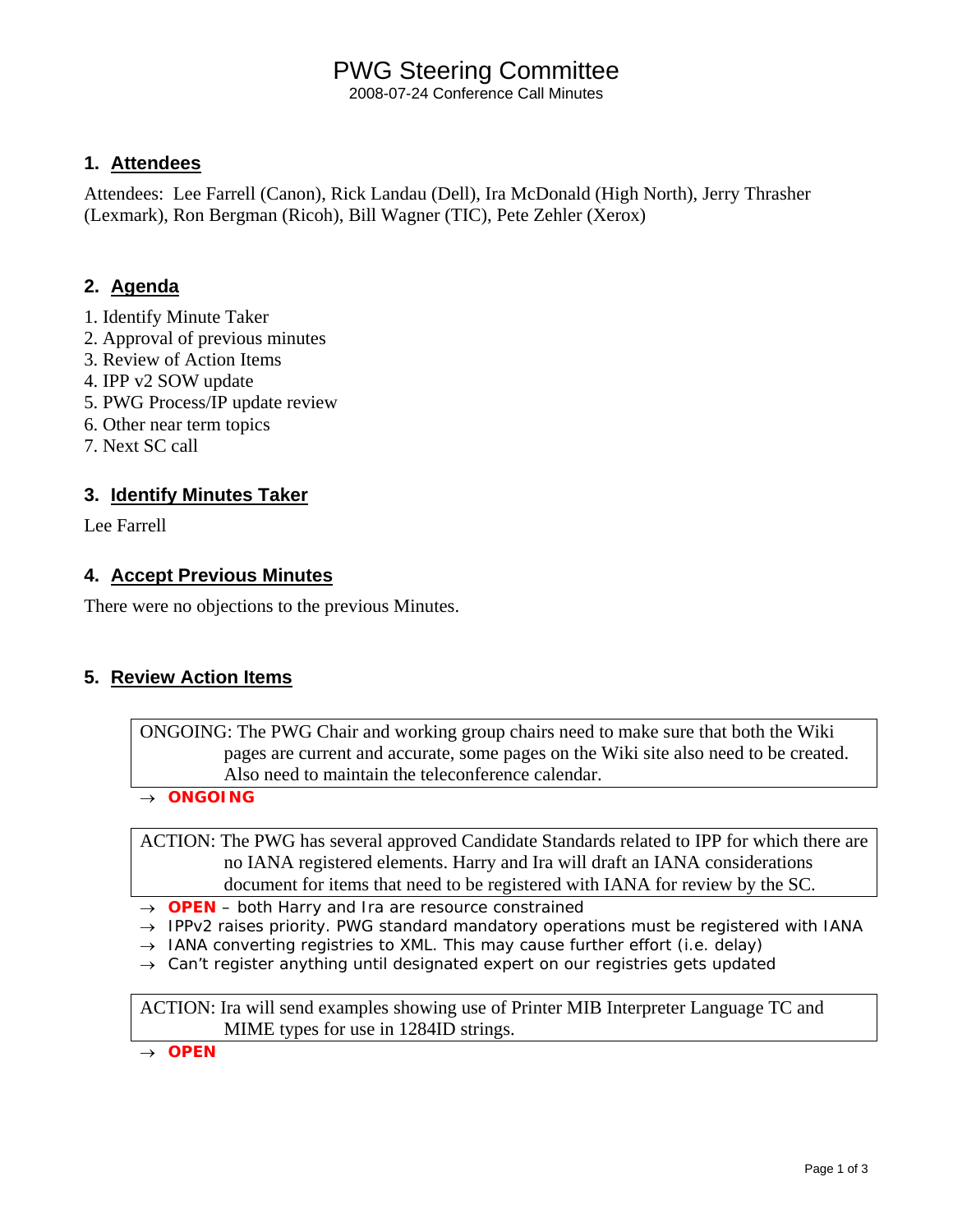## PWG Steering Committee

2008-07-24 Conference Call Minutes

ACTION: Harry will forward the prtChannelType proposal to IANA. (Pending IANA expert list revision.)

→ *OPEN* 

ACTION: Jerry will contact the ISTO about ordering of disk drives after getting documented signoff from the other officers.

→ *OPEN – Jerry is timing his request with arrival of a stable sysAdmin.* 

ACTION: PWG Secretary to re-announce the final Imaging State and Counter MIB v2 Candidate Standard. (Changed location on ftp site. Link needs to be corrected to refer to the candidates directory)

→ *OPEN* 

ACTION: Jerry to re-ping IANA Apps director regarding experts list

→ *OPEN – done but no response. Contact Michelle Cotton at IANA directly* 

ACTION: Jerry will ask ISTO for a copy of current Participation Agreement document with ISTO

→ *OPEN* 

ACTION: Jerry will prepare new process/membership documents for review by SC → *CLOSED* 

ACTION: Harry will draft a proposal for new membership levels (new membership levels need to be defined in an update of the Process document)

→ *CLOSED* 

ACTION: Lee will write a section to define the rights related to a "PWG Contribution" → *CLOSED* 

ACTION: Jerry will contact Microsoft to request clarification on the use restrictions of the WS-Scan contribution to the PWG. Encourage Microsoft to remove the boilerplate restrictions in the specification they forward to the PWG.

→ *OPEN* 

ACTION: Ron will create errata for 5101.1 Media Standard Names.

→ *CLOSED* 

### **6. IPP v2 SOW update**

Ira explained that the SOW update cleaned up several items, including clarifications to objectives, milestones, and schedules.

Agreed to leave Jerry as co-editor.